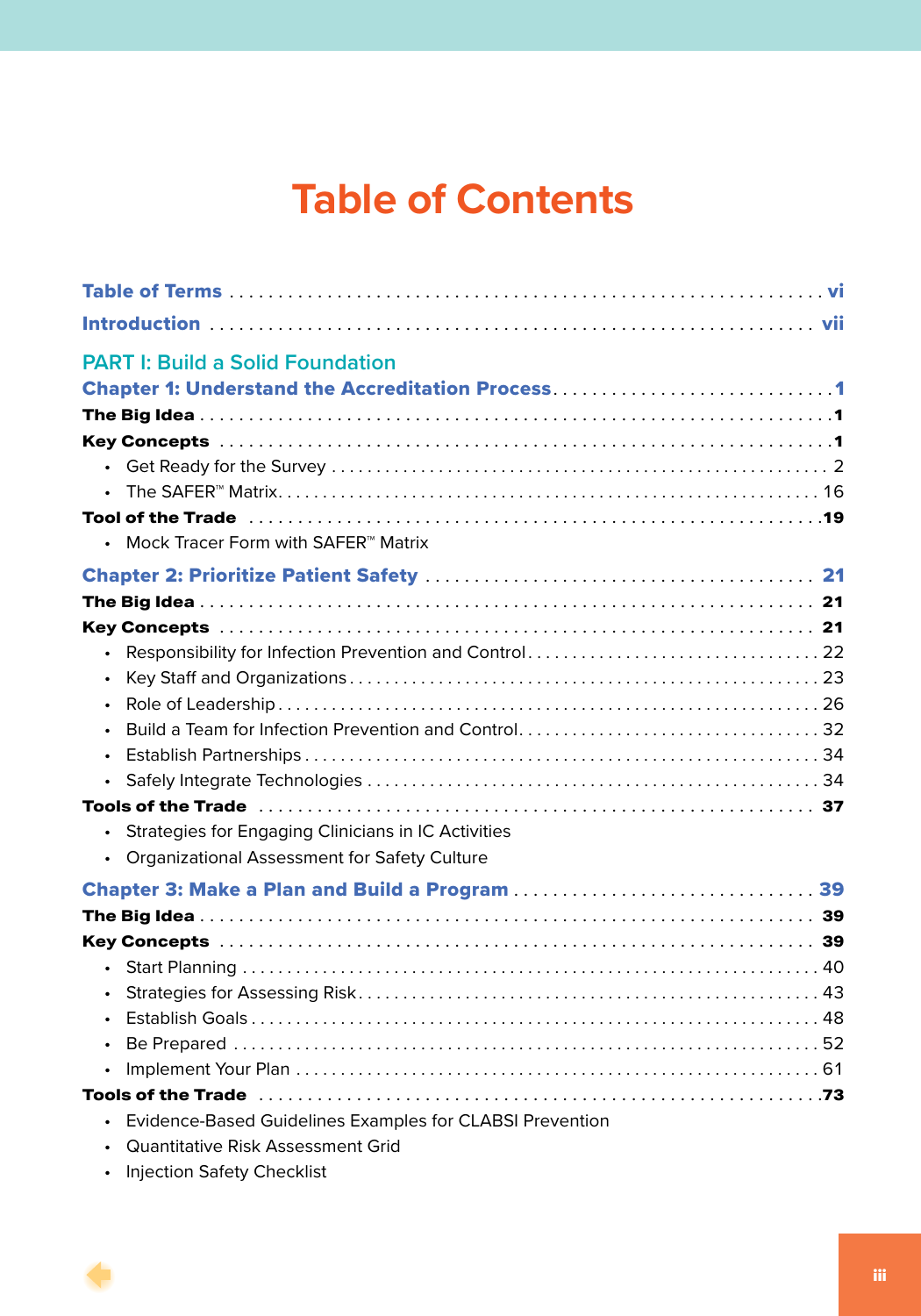

| <b>PART II: Comply with Infection Prevention and Control Standards and Goals</b>                                                           |
|--------------------------------------------------------------------------------------------------------------------------------------------|
|                                                                                                                                            |
|                                                                                                                                            |
| $\bullet$                                                                                                                                  |
|                                                                                                                                            |
| Components for Compliance with Joint Commission IC Standards<br>$\bullet$                                                                  |
| <b>Sharps Program Assessment Worksheet</b><br>Strategies for Increasing Influenza Vaccination Rates Among Health Care Workers<br>$\bullet$ |
| Declination of Influenza (Flu) Vaccination Form<br>$\bullet$                                                                               |
| Chapter 5: Prevent Health Care-Associated Infections  95                                                                                   |
|                                                                                                                                            |
|                                                                                                                                            |
| Using National Patient Safety Goal 7 as a Guide for Preventing HAIs 96<br>$\bullet$                                                        |
|                                                                                                                                            |
| Compliance Assessment Checklist for NPSG 7                                                                                                 |
| Risk Assessment Matrix for Prevention of MDROs                                                                                             |
| <b>CDC Checklist for CLABSI Prevention</b>                                                                                                 |
| Risk Assessment Checklist for Surgical Site Infections<br>$\bullet$                                                                        |
| <b>Chapter 6: Provide Safe Medical Equipment, Devices, and Supplies  113</b>                                                               |
|                                                                                                                                            |
|                                                                                                                                            |
| Categorization of Items to Be Reprocessed Based on Infection Risk114                                                                       |
| Common Risks Associated with Cleaning, Disinfection, and Sterilization Failures116                                                         |
|                                                                                                                                            |
|                                                                                                                                            |
| Evaluation of Item for Reprocessing Form                                                                                                   |
| Steps for Assessing Reprocessing of Instruments, Equipment, and Supplies                                                                   |

• Sample Endoscope Inventory Form